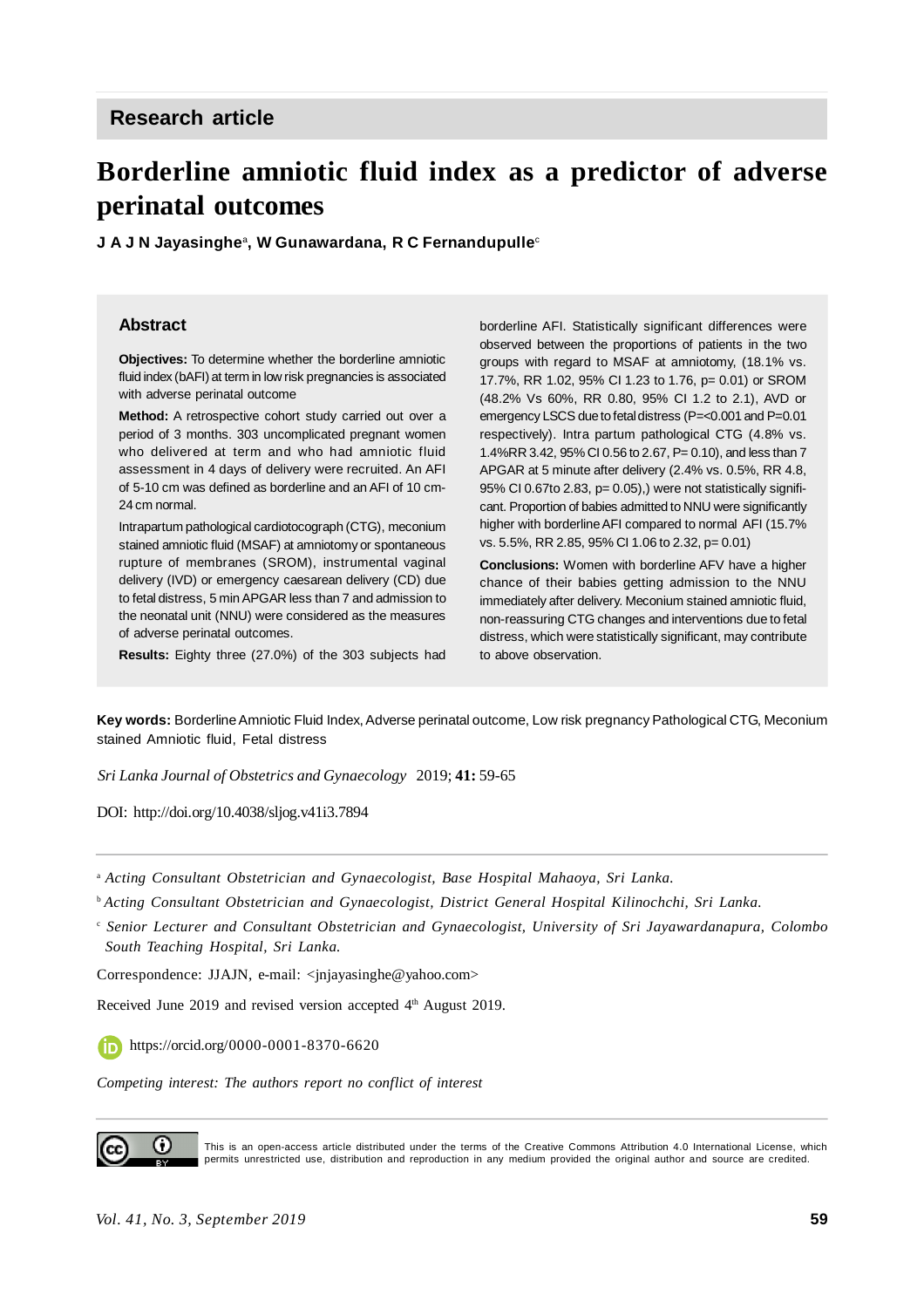## **Introduction**

Antenatal and intrapartum fetal surveillance is a fast evolving field aiming to reduce the adverse perinatal outcomes  $( APO)^1$ . As the intra partum fetal monitoring and timely intervention reduces the incidence of neonatal morbidity and mortality abundant techniques for assessing fetal wellbeing have evolved significantly over the last few decades<sup>1</sup>. Widely accepted interventions compose are fetal heart rate monitoring (Auscultation and Cardiotocography), real time ultrasound guided fetal biometry, amniotic fluid volume, and Doppler blood floor assessment, biophysical profile and evaluation of fetal ECG with ST analysis and fetal scalp blood sampling<sup>1,2</sup>.

Out of the above parameters real time clinical sonography plays a major role in assessing fetal wellbeing, to estimate fetal weight, Biophysical profile, and Amniotic fluid volume and Doppler studies<sup>1,3</sup>. Amniotic fluid volume is considered as an indirect, yet a dynamic parameter of feto-placental function mainly in the latter part of pregnancy<sup>4</sup>. The balance, between the passage of fetal urine, lung secretions and the volume swallowed by the fetus forms the amniotic fluid<sup>1</sup>. Even, the Dye-Dilution technique accurately measures the AFV, it is time consuming, invasive and depend on skilled personnel and laboratory facilities which persuade obstetrician to welcome indirect measures, generally clinical sonography<sup>1,5</sup>.

A subjective assessment of AFV was introduced using the terms normal, reduced, absent or high in 1980. Since then variety of approaches to estimate AFV have been proposed and shown moderately effective which encompass amniotic fluid index (AFI), largest vertical pool (LVP), two diameter pocket measurements, largest transverse pocket (LTP)<sup>1,6-8</sup>.

The AFI is a semi quantitative analysis of AFV introduced in1987, is the sum of the maximum pool depths in all four quadrants in the maternal abdomen<sup>8</sup>. This is a simple, acceptable, reproducible variable which is readily measurable with limited expertise<sup>7</sup>.

The controversy regarding the best predictor of the APO between the LVP and the AFI, was over counted by the recent evidence that hardly prove any statistically significant difference among two variables<sup>9</sup>.

Moreover, researches pointed out the superiority of the four quadrant sum (AFI) over the single deepest pocket technique in ultrasonographic identification of abnormal AFV which directed me to use AFI as main determinant of the AFV<sup>10</sup>.

AFI is commonly used to define oligohydramnios, as the value of less than 5 cm (standard definition) or less than 8 cm (alternate definition)<sup>11,12</sup> and polyhydramnios which is greater than 25 cm (standard definition) or greater than 18 cm (alternate definition)<sup>2,13</sup>.

Even the poor perinatal outcome with oligohydramnios is broadly discussed, less facts are available regarding the clinical significance of low borderline amniotic fluid volume with regard to adverse perinatal outcomes<sup>11</sup>.

There were two recent evidences to define borderline amniotic fluid index (bAFI). A study conducted in Lahore by Shahida defined borderline values as AFI of 5-10 cm by using the five (5) cm value as lower limit by standard definition of oligohydroamnios<sup>14</sup>. In contrast, a research in Japan by Hashimoto used AFI of 8-12 cm as borderline using the alternate definition for oligohydroamnios<sup>15</sup>. AFI range of  $5-10$  cm was used as borderline value for the interventions used in Lahore study as it is widely accepted $14$ .

Recent evidence that suggests 16% of patients with low borderline AFI 5-8 cm will ultimately develop oligohydramnios within the next 4 days which insecure to consider the perinatal outcomes of borderline AFI and AFI of 10-25 cm are indistinguishable, if both conditions follow the identical management protocol in poor resource setting or is it necessary to offer an extra cover to the borderline AFI group<sup>16-18</sup>.

Observation of meconium stained amniotic fluid (MSAF), which can be categorized into early light, early heavy and late passage. Out of which early heavy meconium stained amniotic fluid is proven to be associated with increase fetal and neonatal morbidity and death $19$ .

Then in the low resource setting, the borderline AFI group can be reclassified as intermediate risk group during intra partum period to increase vigilance to prevent APO.

Accordingly, the focus of the current study was to compare the APO in low risk term pregnancies with borderline amniotic fluid index (AFI 5-10 cm) and pregnancy with normal amniotic fluid index. (AFI 10-25 cm) and to determine a threshold level for amniotic fluid volume in low risk term pregnancies, predictive of adverse perinatal outcomes.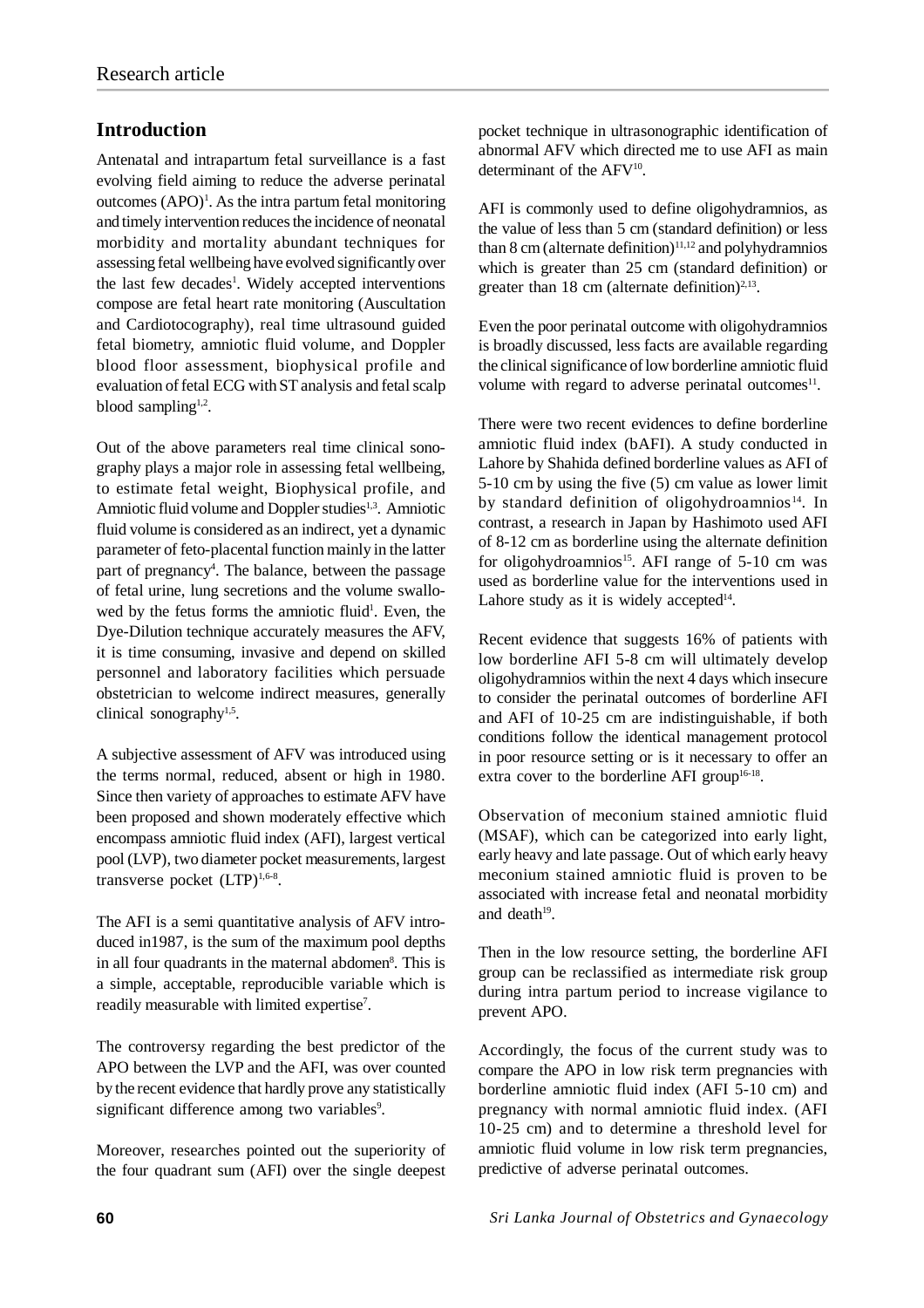## **Method**

A retrospective cohort study was carried out in University Obstetrics Unit Colombo South Teaching Hospital, Kalubowila, for duration of 3 months from June 2011. Ethical approval for the study was obtained from the Ethical Review Committee, Faculty of Medicine, University of Sri Jayewardenepura, Sri Lanka. All term pregnant patients admitted to antenatal ward (Ward 21) for confinement with the inclusion criteria were recruited into the study.

The Inclusion criteria were singleton pregnancy with a cephalic presentation, period of gestation of 37 weeks' completion and up to 41 weeks' completion, planned vaginal deliveries, spontaneous onset labour or planned induction of labour and the patients' whose AFI was assessed within 4 days of delivery. Patients with prelabour rupture of membranes, having any medical or obstetrics complications, suspected SGA and who are planned for elective caesarean section were excluded from the study.

Considering the prevalence of bAFI as  $40\%$ <sup>14</sup> and monthly admissions to the unit considered as 200 patients per month and to achieve 5% precision sample size calculated. Using consecutive continuous sampling method, 300 mothers were recruited to the study.

All subjects had to undergo trans abdominal ultra sound scans with real time equipment and a 3.5 MHz linear array transducer in order to assess the AFI (Toshiba®  $2010$ ) every  $4<sup>th</sup>$  day until they go to labor according to the unit protocol.

Measurable adverse perinatal outcomes were,

- 1. Intrapartum fetal distress assessed by having a pathological CTG,
- 2. Observation of meconium stained amniotic fluid (MSAF).
- 3. Mode of delivery (Normal vaginal delivery, assisted vaginal delivery and EM/LSCS due to fetal distress),
- 4. APGAR score at 5 minutes,
- 5. Neonatal Unit admission within 24 hours of delivery.

The data collection was done during the postpartum stay within 24 hours of delivery. Pre tested data collection form was used and collected data was saved on to an electronic database. Statistical analysis was carried out using the statistical package for social sciences (SSPS) version 21. As the data were normally distributed the students t- test and chi square test were used to compare means and proportions respectively. P value 0.05 was considered to be statistically significant.

#### **Results**

303 patients were recruited into the study. Based on the AFI value subjects were categorized in to 2 groups. Patients with borderline AFI (5-10cm) were 83 and rest of the 220 was in the control group.

The distribution of the age of the study population ranged from 18 years to 41years. Out of the two groups the mean age of the group A was 28.3 years (SD  $\pm$ 1.2Y) while the control group' was 27.6 years (SD  $\pm$ 0.7Y).

The period of gestation was 274.7 days and 274.07 days for the group A and group B respectively. Further there were 45 primigravida in the concerned group and 124 in control group (Table 1).

Interventions carried out are shown below. (Table 2) 40 patients (48.2%) in group A had spontaneous onset of labour. In control group, there were 132 patients (60.0%) who were spontaneously laboured. In comparison, there was a statistically significant difference between two groups.  $(p=<0.001)$ 

Total IOL rate was 43.2% during the period of study, in the low risk population in our unit. No significant difference observed in induction rates (p=0.40). Regarding the mode of onset of labour, there was a statistically significant difference on spontaneous onset of labour  $(p \le 0.001)$  between the two groups. Further number of deliveries, which did not need oxytocin, was statistically significant (p=0.0478).

Outcome measures during labour are shown in the Table 3. Majority had clear amniotic fluid at ARM in both groups (81.9% vs. 82.3%). Prevalence of meconium at ARM in low risk population was 17.7%.

There was a statistically significant difference in MSAF  $(p=0.01)$  between two groups but no significant difference in the pathological CTGs (p=0.10).

MOD is detailed in the table below. (Table 4) EM/LSCS and instrumental delivery rates, of this whole low risk population were 13.86% and 9.5% respectively. A total intervention for delivery due to fetal distress  $(AVD + EM/LSCS)$  was  $11(13.2%)$  in group A and 18(8.2%) in group B and this observation was statistically significant. (EM/LSCS  $p = 0.016$  and IVD  $p = 0.001$ .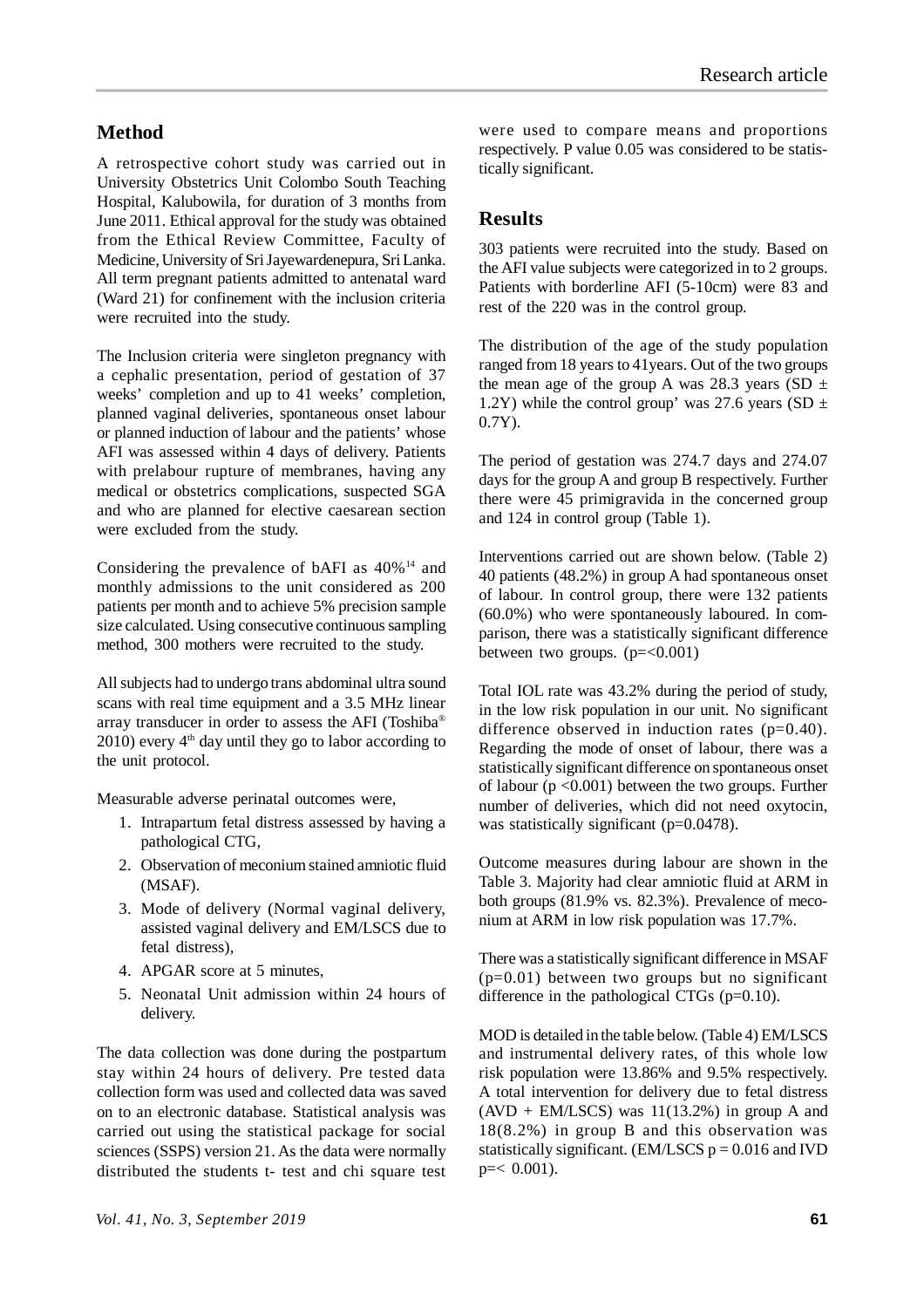| Variable                          | $Group - A$<br>$(N = 83)$ | $Group - B$<br>(Control Group)<br>$(N = 220)$ |
|-----------------------------------|---------------------------|-----------------------------------------------|
| Mean age (95% CI) Years           | 28.3<br>$(27.1 - 29.5)$   | 27.6<br>$(26.9 - 28.3)$                       |
| Period of gestation (95% CI) Days | 274.7<br>$(273.4 - 276)$  | 274.07<br>$(273.2 - 275)$                     |
| Prime Gravida (%)                 | 45<br>(54.2)              | 124<br>(56.4)                                 |

# **Table 1. Basic characteristics of the subjects**

## **Table 2. The interventions carried out**

| Variable                      | $Group - A$<br>$(N = 83)$ | $Group - B$<br>$(N = 220)$ | p value |
|-------------------------------|---------------------------|----------------------------|---------|
| Mode of onset of labour       |                           |                            |         |
| Spontaneous onset (%)         | 40(48.2)                  | 132 (60)                   | < 0.001 |
| Induction $(\%)$              | 43(51.8)                  | 88 (40)                    | 0.4015  |
| <b>Status of augmentation</b> |                           |                            |         |
| Oxytocin given $(\%)$         | 75 (90.4)                 | 193 (87.7)                 | 0.2611  |
| Oxytocin not given $(\%)$     | 8(9.6)                    | 27(12.3)                   | 0.0478  |

## **Table 3. Outcomes during interventions**

| Outcome variable      | Group - A<br>$(N = 83)$ | Group - B<br>$(N = 220)$ | p value |
|-----------------------|-------------------------|--------------------------|---------|
| <b>Amniotic fluid</b> |                         |                          |         |
| Clear $(\%)$          | 68 (81.9)               | 181(82.3)                | 0.0557  |
| Meconium $(\%)$       | 15(18.1)                | 39 (17.7)                | 0.0120  |
| <b>CTG</b>            |                         |                          |         |
| Normal (%)            | 71(85.5)                | 198 (90)                 | 0.3513  |
| Suspicious $(\%)$     | 8(9.6)                  | 19(8.6)                  | 0.0319  |
| Pathological (%)      | 4(4.8)                  | 3(1.4)                   | 0.1026  |
|                       |                         |                          |         |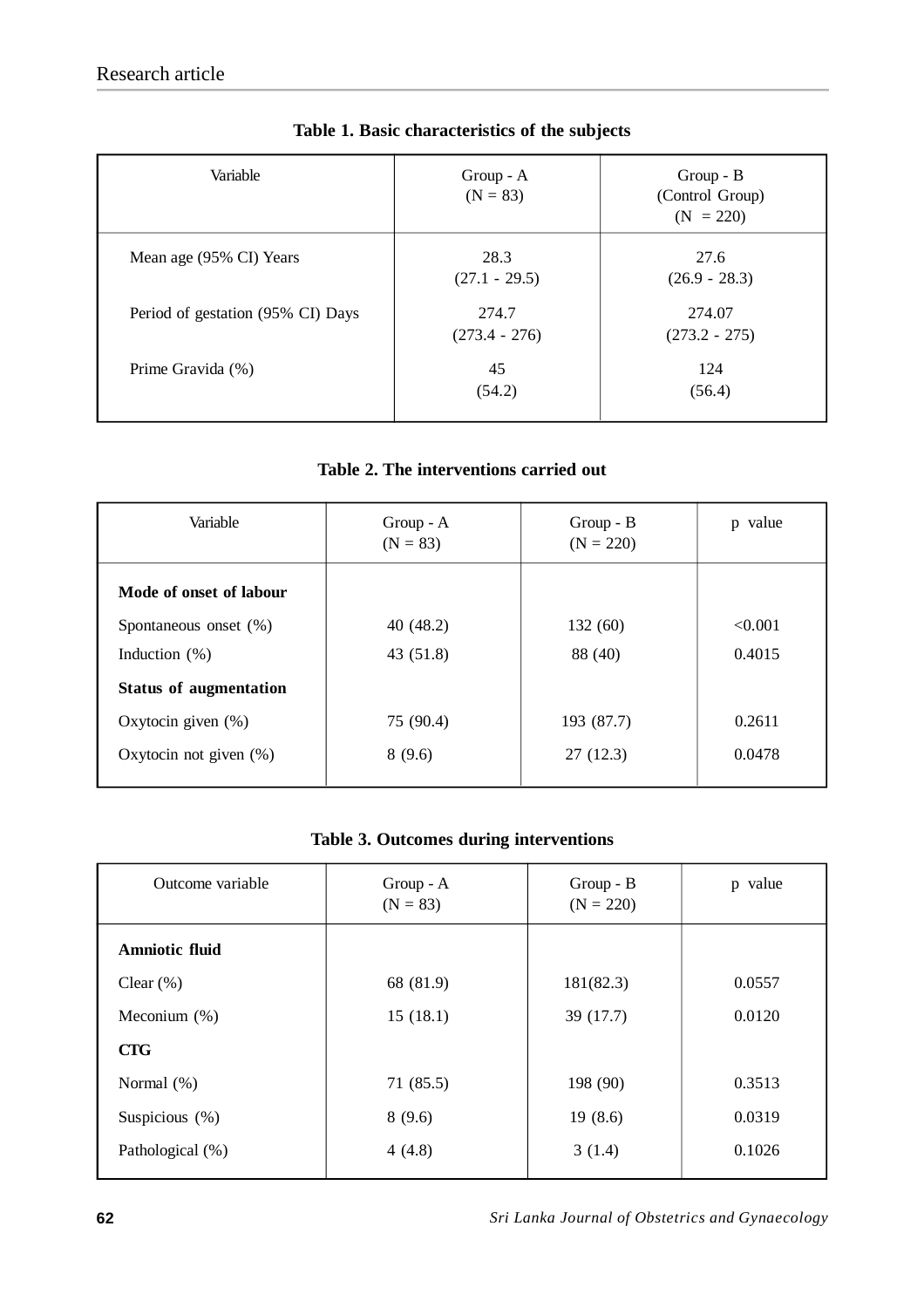| Mode of delivery and indications<br>for interventions | $Group - A$<br>$(N = 83)$ | $Group - B$<br>$(N = 220)$ | p value |
|-------------------------------------------------------|---------------------------|----------------------------|---------|
| $NVD$ $%$                                             | 65 (78.3)                 | 167(75.9)                  | 0.1215  |
| Interventions due to fetal distress                   |                           |                            |         |
| Assisted vaginal delivery (%)                         | 6(7.2)                    | 6(2.7)                     | < 0.001 |
| $EM/LSCS$ $(\%)$                                      | 5(6)                      | 12(5.5)                    | 0.0160  |
| Interventions done due to other reasons               |                           |                            |         |
| Assisted vaginal delivery (%)                         | 5(6)                      | 12(5.5)                    | 0.0160  |
| $EM/LSCS$ $(\% )$                                     | 2(2.4)                    | 23(10.5)                   | 0.2386  |

| Table 4. Mode of delivery of the subjects $(n = 303)$ |  |  |  |
|-------------------------------------------------------|--|--|--|
|-------------------------------------------------------|--|--|--|

Neonatal outcome measures are demonstrated below. (Table 5) APGAR score at 5 minutes was less than 7 in 2.4% of babies in group A while it was  $0.5\%$  in group B and it is statistically insignificant. (p=0.05).

| Variable                  | Group - A<br>$(N = 83)$ | Group - B<br>$(N = 220)$ | p value |
|---------------------------|-------------------------|--------------------------|---------|
| <b>APGAR at 5 minutes</b> |                         |                          |         |
| $\leq 7$ (%)              | 2(2.4)                  | 1(0.5)                   | 0.0557  |
| 7(%)                      | 81 (97.6)               | 219 (99.5)               | 0.2224  |
| <b>NNU</b> admission      |                         |                          |         |
| Admitted (%)              | 13(15.7)                | 12(5.5)                  | 0.0120  |
| Not Admitted (%)          | 70 (84.3)               | 208 (94.5)               | 0.4834  |
| Mean Birth weight (kg)    | 2.8706                  | 3.0928                   | 0.04    |

#### **Table 5. Neonatal outcomes**

Significant difference was observed with regard to NNU admission between two groups ( $p = 0.01$ ). Mean birth weight of the newborn was 3.09 kg in group B while group A, newborn had mean birth weight of 2.8 kg. Difference observed was statistically significant (p=0.04).

A total of 26 (31.3%) in group A and 31 (14.1%) in group B had at least one of the main adverse perinatal outcomes considered in the study. (Ex; Interventions at delivery due to fetal distress, APGAR less than7 at 5 minute or NNU admission.)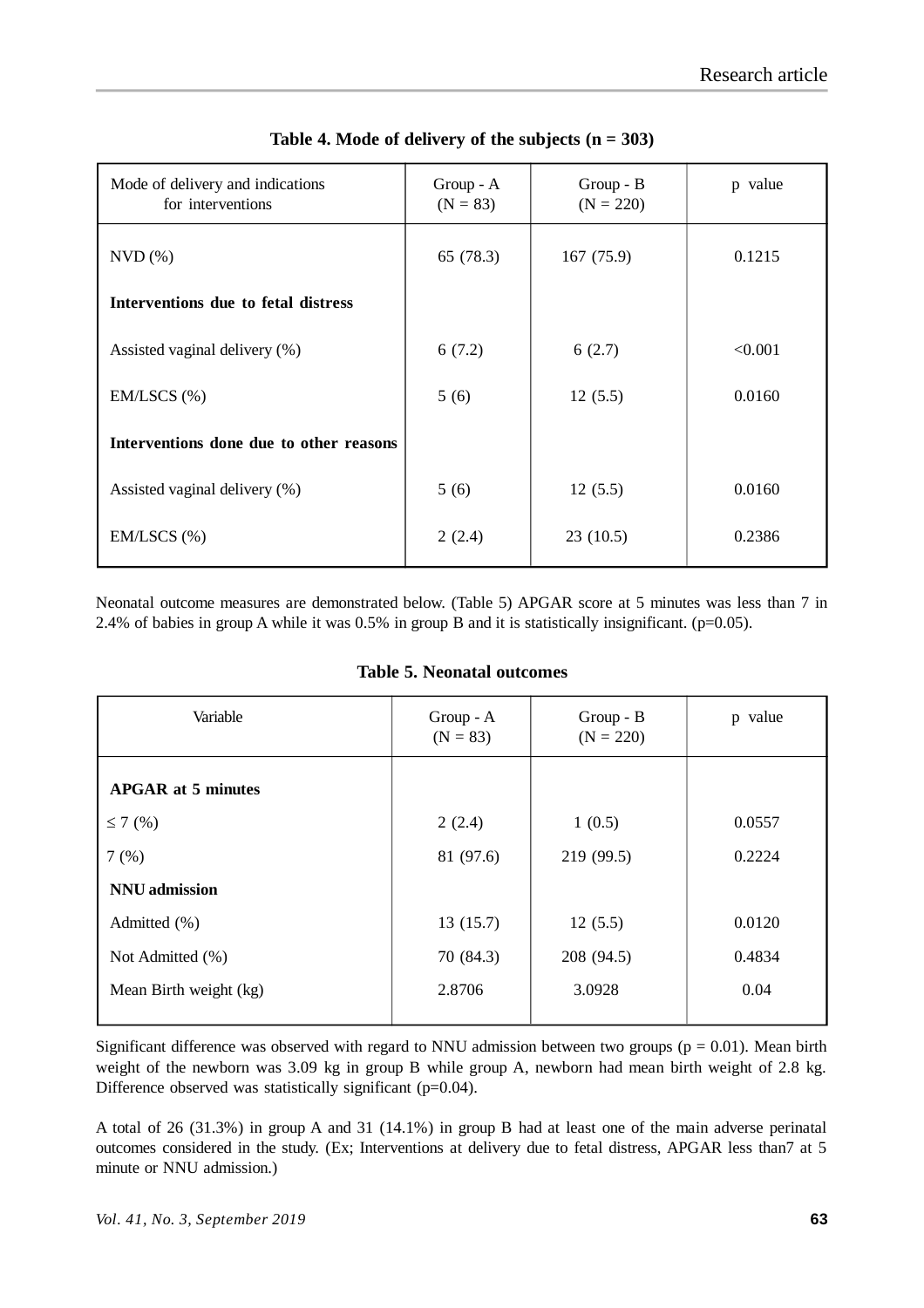## **Discussion**

Estimation of amniotic fluid volume is an integral part of antenatal fetal surveillance, and in some centers it is a heavily weighted parameter<sup>14</sup>. The AFI has been validated as an accurate and reproducible technique for ultrasonography assessment of amniotic fluid volume. The purpose of this study was to evaluate the association of borderline AFV with APO. The prevalence of borderline AFI in this study population was 27.4% (83 out of 303) which is comparable with the other studies (Varies from  $3-40\%$ )<sup>14</sup>.

The basic characteristics and interventions carried out were similar between borderline AFI and normal AFI group that eliminate probable compounding factors. The average period of gestation at delivery was 39 weeks (274 days) in this low risk cohort of patients. The overall induction rate was 43.2%. Though there was not a statistically significant difference between two groups (group A 51.8% and group B  $40\%$ , p=0.40) overall IOL rates were higher in borderline group. Comparing with the overall IOL rates in UK, which is 15-20% and Sri Lankan figures (35.5%), the IOL rate in this cohort is high. The causative factors for this high IOL rates can be attributed to the unit protocols, lack of patient's compliance and social factors etc.

The presence of meconium stained amniotic fluid is significantly associated with borderline AFI group. A previous study carried out on this topic in a Asian country had evaluated 70 patients with borderline AFI of 5-10cm in which, that could not elicit any statistically significant difference in MSAF between borderline and normal AFI groups although it was associated with oligohydroamnios<sup>14</sup>.

The presence of, and the grading of meconium was a subjective assessment which is a controversial issue need to be discussed and beyond the scope of current study. Similar study confirmed that there was no statistical significant difference in intra partum fetal distress which is defined using pathological CTG between the two groups. According to the current study the prevalence of MSAF was 17.8% and intra partum severe fetal distress which is categorized in the presence of pathological CTG was only 2%. The presence of meconium even not associated with the pathological CTG, more subjects showed non reassuring CTG.

Assisted vaginal deliveries and emergency lower segment caesarian sections due to fetal distress showed a statistically significant association with borderline AFI. It is also proved by three previous studies even though one study compared low AFV with normal AFV14,15. Out of 83 borderline pregnant patients only 2 babies had an APGAR of  $\leq$  7 in 5 minutes. Similar finding was observed in other studies which were not statistically significant $14,15$ .

We observed statistically significant difference regarding the babies admitted to NNU between two groups  $(p=0.01)$ . Main reasons for admissions were neonatal tachypnoea, pyrexia, jaundice and poor sucking. NNU entry due to maternal reasons and fetal anomalies were excluded from the study. Admissions for observations also considered in this study. On retrospective analysis of the babies the diagnoses were neonatal sepsis and meconium aspiration syndrome. But sub group analysis is needed in this group with regards to the diagnosis of these babies. Same observation was highlighted in other Asian studies<sup>14,15</sup>.

Though it was not an objective in this study, it was noticed that the mean birth weight of the babies in two groups were significantly differed in which less birth weight was observed in borderline amniotic fluid index group even though this finding was not clinically significant. Mild late onset feto-placental dysfunction could be a probable causative factor for the birth weight difference that needs further evaluation.

Lower limit of normal value of AFI which is considered for interventions in our clinical setting is 5 cm. It is considered as a low cut-off point as it is the 2.5th percentile and less than 2 SD below the mean for all gestations<sup>1,4</sup>. Conversely a borderline AFI defined as 5 to 10 cm may represent up to the  $25<sup>th</sup>-30<sup>th</sup>$  percentile at term.

In conclusion, there were statistically significant differences regarding MSAF, intra partum CTG changers (non reassuring) and interventions due to fetal distress in borderline AFV group than normal AFV group at term. Admission to NNU and low birth weight were also statistically significant in borderline amniotic fluid index group compared to normal group. Meconium aspiration and early neonatal interventions may be the possible reasons for significant NNU admissions which highlight us to be caution when managing the patients with borderline AFI.

A well-planned randomized control trial with significant power is needed to determine the lower threshold value